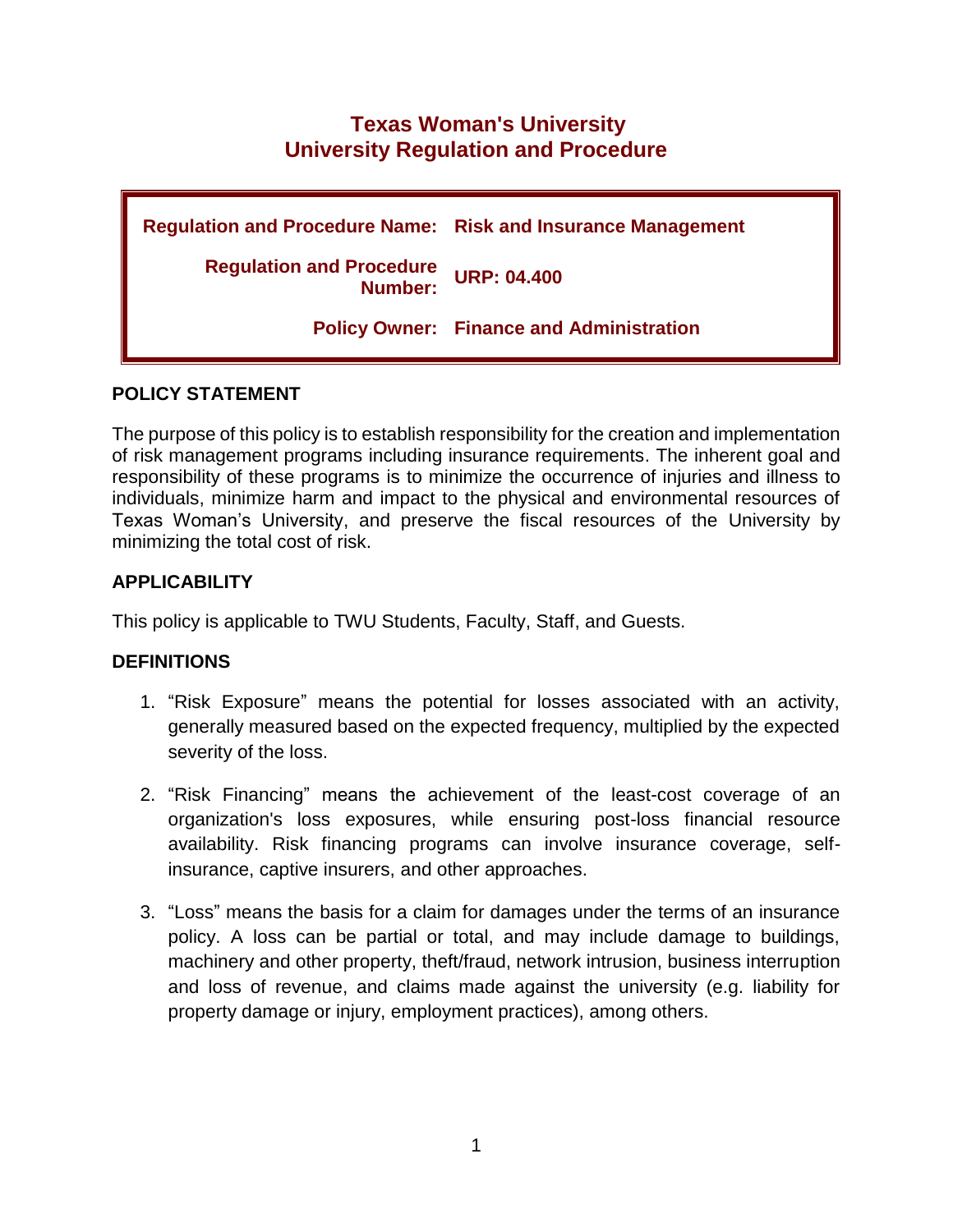#### **REGULATION AND PROCEDURE**

- I. Risk Management
	- A. The Executive Director of Risk Management will work with the Texas Woman's University ("TWU" or "University") administration, other departments and the overall TWU community to minimize risk exposure to the physical, human, fiscal, and environmental resources at TWU by:
		- 1. Identifying risks to which the University may be exposed,
		- 2. Eliminating unnecessary or unreasonable risk exposures,
		- 3. Implementing control measures to minimize the frequency, impact, and severity of incidents that are unavoidable, and
		- 4. Responding to incidents that occur.
	- B. Programs and requirements developed by the Department of Risk Management will be described on the TWU Risk Management web page. Such programs and requirements will be applicable to TWU students, faculty, staff and guests per this URP.
		- 1. An overview of these programs and requirements (including those referenced under URP 04.410: [Emergency Management and](https://public.powerdms.com/TWU1/documents/1745831)  [Business Continuity](https://public.powerdms.com/TWU1/documents/1745831) and URP 04.430: [Environmental Health and](https://public.powerdms.com/TWU1/documents/1745830)  [Safety\)](https://public.powerdms.com/TWU1/documents/1745830) can be found at [TWU Risk Management A-Z Index.](https://twu.edu/risk/risk-management-a-z-index/)
- II. Insurance Management
	- A. The TWU Department of Risk Management implements and administers cost-effective insurance programs to protect people, property, the community, and the environment. These insurance programs enhance the well-being of students, faculty, and staff. Insurance risk management includes the administration of various insurance programs, administering loss claims, and review of insurance requirements for university contracts.
	- B. Responsibilities
		- 1. Department of Risk Management: Risk Management is responsible for:
			- a. Coordinating the purchase of insurance policies for the Texas Woman's University and the TWU Foundation,
			- b. Managing contracted insurance brokerage firms,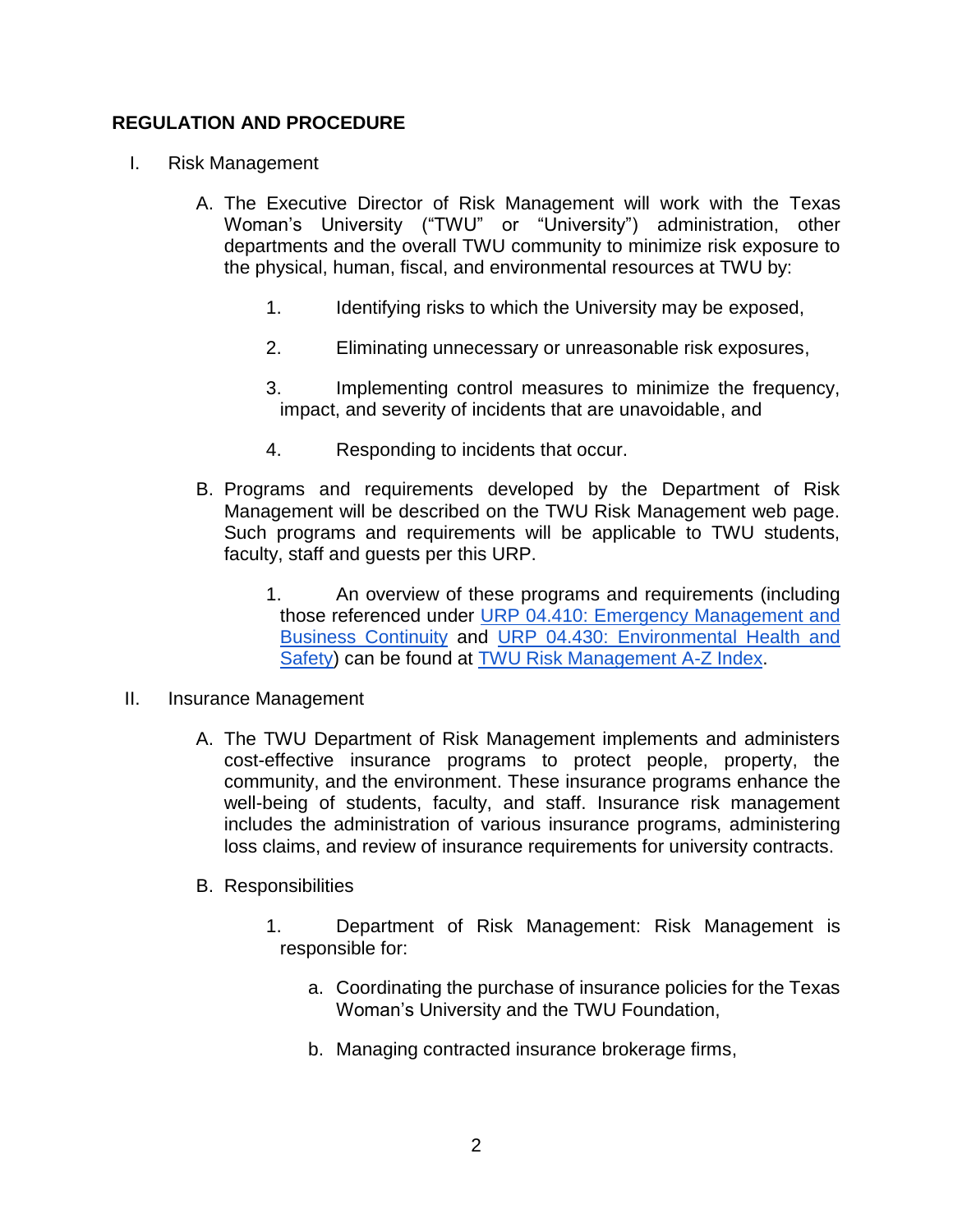- c. Submitting and managing insurance claims on behalf of the university to contracted brokers and insurance companies,
- d. Facilitating required insurance reporting,
- e. Conducing contract reviews to assure inclusion of appropriate insurance and indemnification terms and conditions,
- f. Reviewing vendor and third-party certificates of insurance for compliance with TWU requirements,
- g. Provision of certificates of insurance for TWU insurance as requested,
- h. Coordinating with the Texas State Office of Risk Management ("SORM") for insurance programs SORM manages,
- i. Obtaining approval from SORM to procure insurance for risk exposures for which SORM does not manage, and
- j. Other risk management efforts as required.
- 2. Human Resources:

Human Resources is responsible for managing employee injury claims under the SORM workers compensation program.

3. Student Health Services:

Student Health Services works with the contract broker and Risk Management to design and select health insurance policies made available to students. These health insurance policies include international student health, voluntary domestic student health, and bloodborne pathogen exposure insurance policies.

- 4. Faculty, Staff, and Students: Faculty, staff, and students are required to:
	- a. Report any loss or potential loss to Risk Management or the appropriate department as described below,
	- b. Fully cooperate with the claims process, and
	- c. Inform Risk Management of changes in the nature and extent of risk exposures faced by the university, including changes in activities or assets.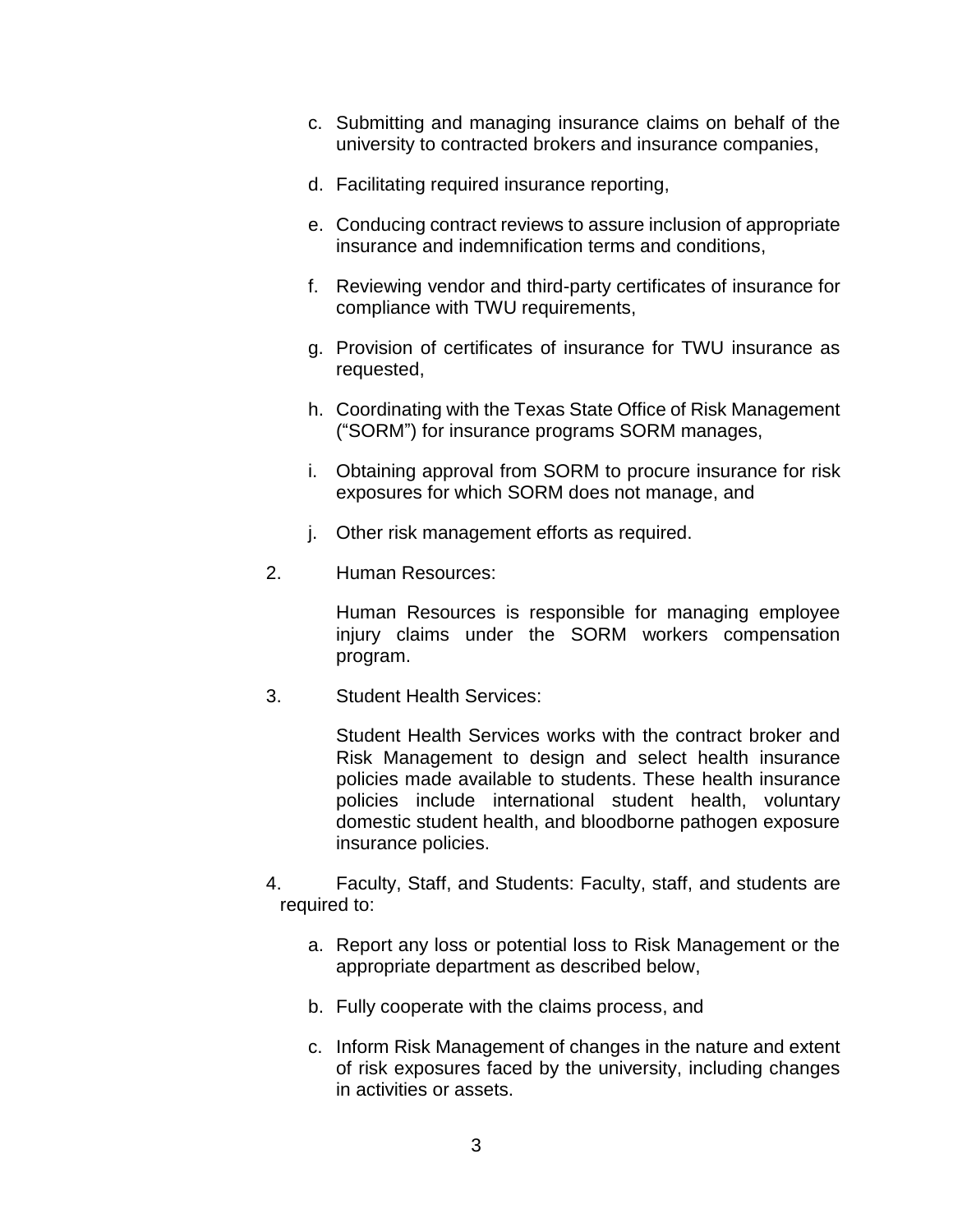- C. University Insurance Programs
	- 1. Risk Management manages a comprehensive insurance program for the University. However, it is critical for Risk Management to understand the University's activities and exposures to ensure that there are no gaps in insurance coverage. If a University department or individual is aware of the need for additional insurance coverage, or a new or changing activity or asset that could necessitate changes to coverage, they must make Risk Management aware of the change.
	- 2. Risk Management will review existing risk financing programs, obtaining additional insurance as necessary through TWU's contracted brokers.
	- 3. SORM approval is required for purchase of any insurance coverage not managed by their agency. Only Risk Management and the Vice President of Finance and Administration are permitted to bind or modify insurance policies on behalf of the university or TWU Foundation.
	- 4. Insurance policies that are purchased by students will be selected by TWU Student Health Services in consultation with Risk Management.
- D. Insurance Claims
	- 1. Vehicle Insurance and Related Claims
		- a. Losses involving vehicles and motorized cards should be reported following the procedures in [URP 04.100: Vehicle](https://public.powerdms.com/TWU1/documents/1745666)  [Operations Policy.](https://public.powerdms.com/TWU1/documents/1745666)
		- b. TWU's vehicle insurance does not cover damage to employee-owned vehicles used for university business, although it does cover the liability insurance requirement in this situation.
	- 2. Employee Injury Claims:

Human Resources is responsible for coordinating all employee injury claims covered by the workers compensation program managed by SORM.

3. Athletic Injury Claims:

The Athletics department will manage injury claims under the insurance policies covering student athletes.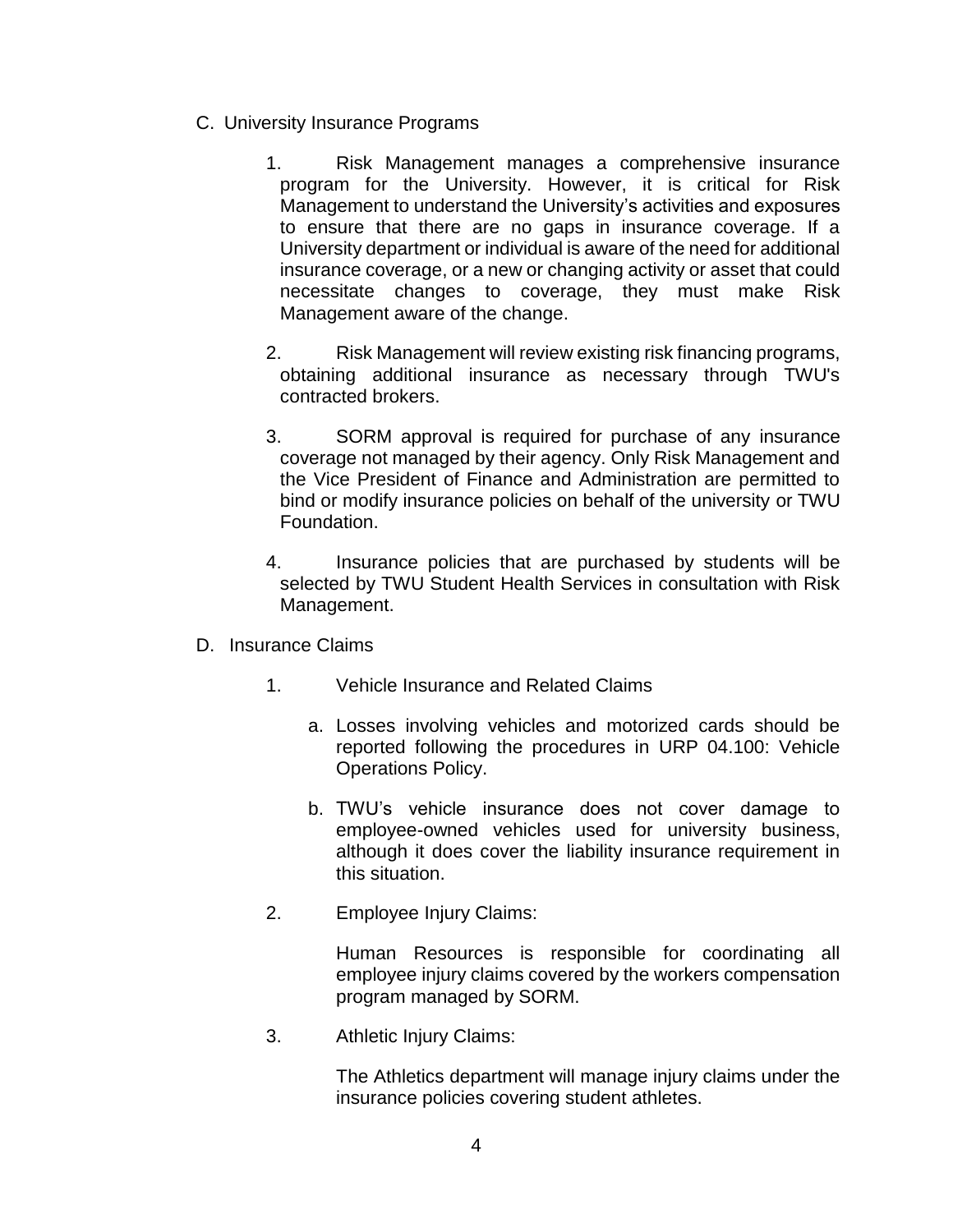- 4. All Other Claims
	- a. Any loss or potential loss must be reported to Risk Management as soon as possible to ensure proper claim handling. Employees and students must cooperate with Risk Management during the claims process, including providing any information necessary in a timely manner.
	- b. Dependent on the type of loss, information Risk Management requires may include:
		- i. Description of the incident
		- ii. Police reports
		- iii. Witness statements
		- iv. Photographs
		- v. Repair estimates
		- vi. Notice of claim from third parties
- E. Personal Property
	- 1. TWU is not responsible for the personal property of faculty, staff, and students that is brought to campus, and such property is not covered by TWU insurance policies.
	- 2. Individuals who would like to purchase insurance coverage for personal property located in their offices, residence hall rooms, or other campus locations should contact Risk Management.
- F. Vendors and Third-Party

Risk Management has developed insurance requirements applicable to vendors and third parties. These requirements are maintained in a document entitle[d](https://twu.edu/media/documents/risk-management/TWU-Third-Party-Insurance-Standards.pdf) [Texas Woman's University Third Party Insurance](https://twu.edu/media/documents/risk-management/TWU-Third-Party-Insurance-Standards.pdf)  [Standards](https://twu.edu/media/documents/risk-management/TWU-Third-Party-Insurance-Standards.pdf) which will be maintained on th[e](https://twu.edu/risk/insurance-programs-and-standards/) [Risk Management website.](https://twu.edu/risk/insurance-programs-and-standards/) Reference to these standards must be incorporated into appropriate TWU contracts.

- G. Certificates of Insurance
	- 1. Certificates of insurance from vendors and third parties will be forwarded to Risk Management for review as part of the procurement and contact review processes.